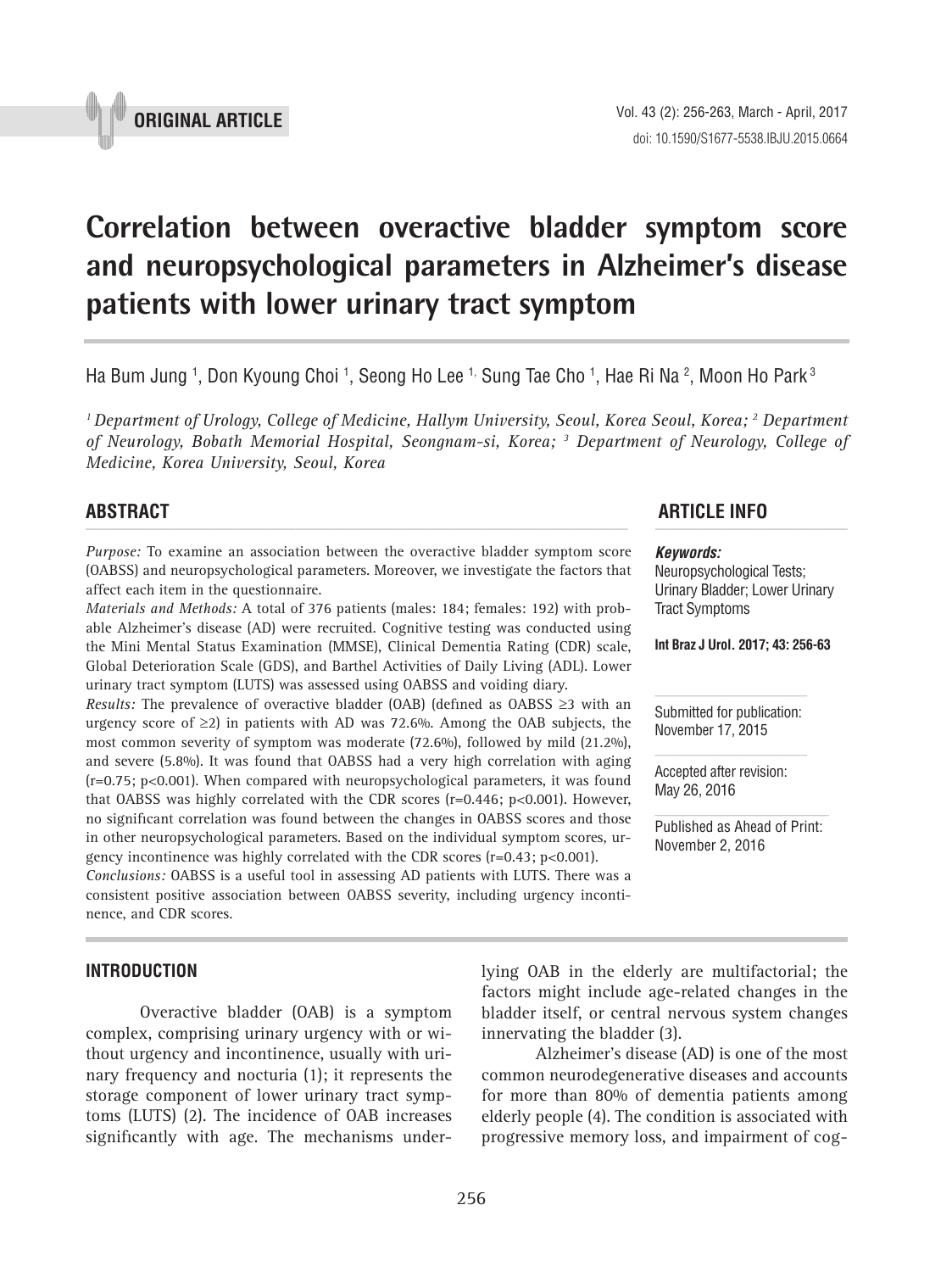nitive function and functional independence. Many affected patients will also have problems with bladder and bowel control (5, 6). Both OAB and AD are common, often coexisting in older patients (7). Although AD is known to be an independent risk factor for OAB or urinary incontinence, few studies have been published with regard to research on OAB of elderly patients with AD (3, 8).

As for the relationship between urinary incontinence and cognitive or functional measures in AD patients, we previously reported that severity of detrusor overactivity was linked to functional impairments, whereas there was no relationship between the Incontinence Questionnaire on Urinary Incontinence Short Form (ICIQ-UI) questionnaire and those (5). However, there has been a lack of study to investigate in detail the relationship between OAB with each symptom and cognitive or functional measures in AD patients with LUTS. Therefore, we assessed the OAB of patients with AD, examined the association between the Overactive Bladder Symptom Score (OABSS) questionnaire and neuropsychological parameters, and investigated the factors that affect each item of the questionnaire.

## **MATERIALS AND METHODS**

Subjects who visited the dementia clinic were recruited sequentially. All patients met the National Institute of Neurological Communicative Disorders and Stroke (NINCDS) and the Alzheimer Disease and Related Disorders Association diagnostic criteria for probable AD. The diagnosis of probable AD was made by expert neurologists. Patients who were diagnosed with other dementia, including severe dementia in addition to behavioral disturbances, and inability to communicate were also excluded.

All participants underwent an extensive evaluation that included physical and neurological examinations and laboratory test. Cognitive tests were performed using the Mini Mental Status Examination (MMSE), Clinical Dementia Rating (CDR) scale, Global Deterioration Scale (GDS), and Barthel Activities of Daily Living (ADL), which have extensively been used in clinical and research settings to measure cognitive impairment. LUTS were assessed using the OABSS questionnaire and 3-day consecutive voiding diary with the Indevus Urgency Severity Scale (IUSS). OAB was defined as OABSS ≥3 with an urgency score of  $\geq$  2 (9, 10). In addition, scores on the OABSS of ≤5 were defined as mild, those of 6-11 as moderate, and those of  $\geq$ 12 as severe (9, 10).

The institutional review board approved the study protocol, and informed consent was obtained from all patients or legal guardians in accordance with the Declaration of Helsinki. Patients were asked to complete by themselves a questionnaire and voiding diary. However, if they were unable to complete them due to behavioral disturbances and inabilities, educated caregivers asked them the questions from the questionnaire and assisted them in filling out the required forms.

Data are expressed as means and standard deviations. A p-value was calculated using the independent t-test, Pearson's chi-squared test, and one-way analysis of variance. A Pearson correlation analysis was used to determine the correlations between the individual symptom scores of OABSS and neuropsychological parameters. All tests with a p-value of <0.05 were considered as statistically significant. The Statistical Package for the Social Sciences Version 18.0 (SPSS, Chicago, IL) was used to carry out all statistical analyses.

# **RESULTS**

A total of 376 patients (male 184, female 192, 56-92 years old), with probable AD, were included in the analysis. Of 430 patients screened, 54 were not included because of diagnosis of other dementia, any severe conditions of behavioral disturbances, and inability to communicate. The prevalence of OAB (defined as OABSS ≥3 with an urgency score of ≥2) in patients with AD was 72.6% (n=273; males: 42.1%; females: 57.9%). Of those, 260 patients (95.2%) complained of urinary leakage associated with urgency (urgency incontinence score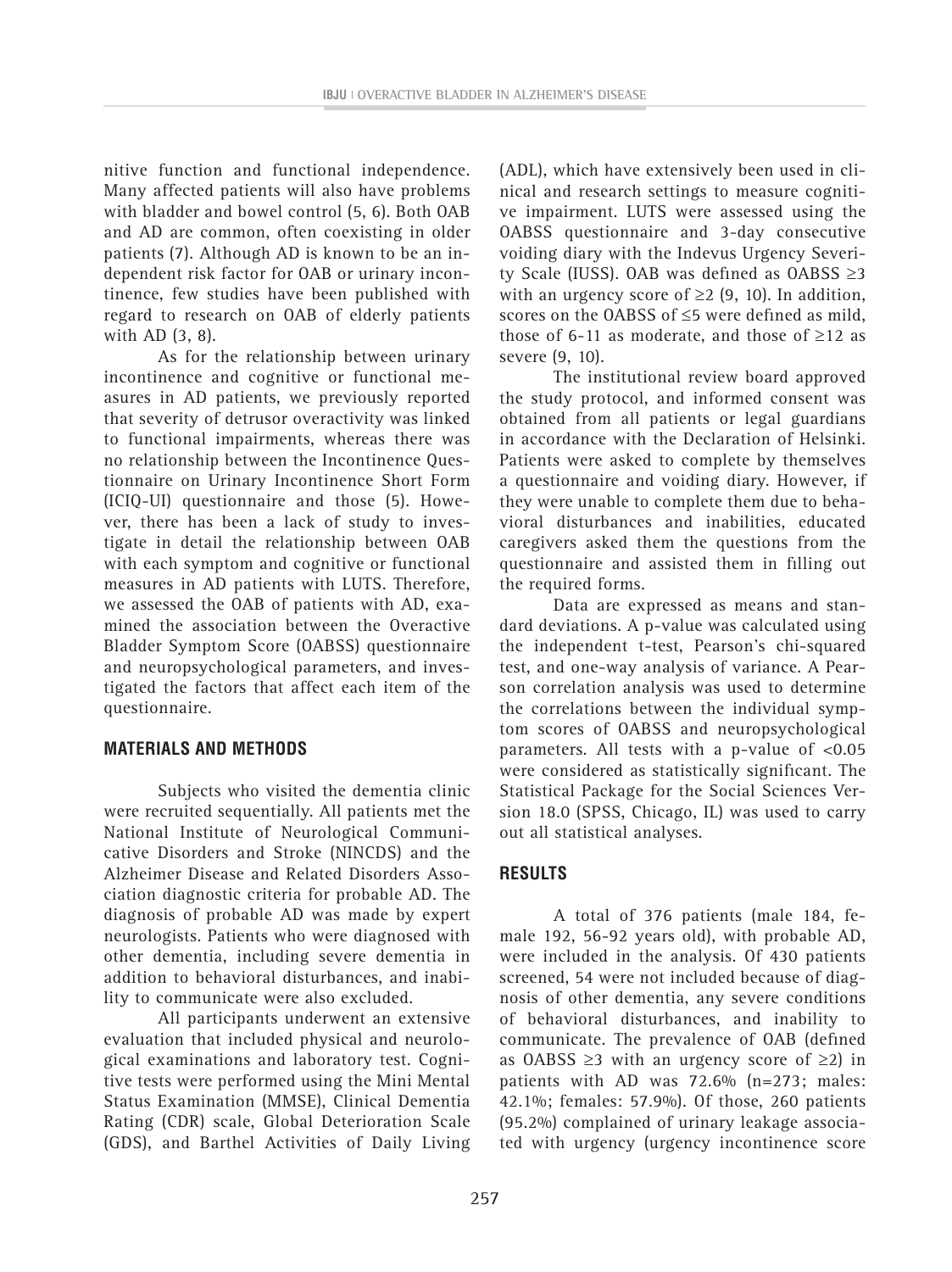of ≥1) and 90 patients (33.0%) were incontinent more than once per day (urgency incontinence score of  $\geq$ 3). However, only 56 patients (20.5%) used adult diapers or pads for incontinence or night wetting. Table-1 summarizes the variable parameters of patients with and without OAB. No statistical differences among age, sex, duration of disease, history of taking acetylcholinesterase inhibitors (AChEIs), and neuropsychological parameters were found between those with and without OAB.

When the severity of symptom was categorized as mild (OABSS: ≤5), moderate (OA-BSS: 6–11), and severe (OABSS:  $\geq$ 12), the most common was moderate (72.6%), followed by mild (21.2%), and severe (5.8%). The mean age of patients with mild, moderate, and severe symptoms of OABSS was 70.8, 79.3, and 91.3, respectively. Urgency episodes and maximum urgency intensity were significantly increased in the severe group. However, there were no significant differences in the number of micturition, nocturia and mean voided volume among the groups. Table-2 summarizes the parameters of OAB patients that were classified into three groups in accordance with the severity of OAB. Among the neuropsychological tests, only CDR increased significantly with the severity of OAB. The MMSE, GDS, and ADL did not significantly differ among the three groups.

In the correlation analysis, OABSS had a very strong relationship with aging in AD patients with  $OAB$  ( $r=0.75$ ;  $p<0.001$ ). When compared with neuropsychological parameters, OABSS highly correlated with the CDR scores in AD patients with OAB. However, no significant correlation was found between changes in OABSS and the other three neuropsychological tests-MMSE, GDS, and ADL (Table-3).

Based on individual symptom scores, urgency incontinence highly correlated with the CDR scores  $(r=0.43; p<0.001)$ . However, the frequency and nocturia scores indicated weak correlation (r=0.22 and 0.23). There was no correlation between individual symptom scores and other neuropsychological parameters (Table-4).

|                              | OAB (n=273)       | Non-OAB (n=103)  | P-value |
|------------------------------|-------------------|------------------|---------|
| Age (years)                  | 78.21±7.70        | 77.47±8.65       | 0.418   |
| (range)                      | $58 - 92$         | $56 - 91$        |         |
| Sex (M/F)                    | 115/158           | 39/64            | 0.454   |
| Hypertension                 | 103 (37.7%)       | 43 (41.7%)       | 0.476   |
| <b>Diabetes</b>              | 75 (27.4%)        | 22 (21.4%)       | 0.227   |
| Dyslipidemia                 | 91 (33.3%)        | $31(30.1\%)$     | 0.550   |
| <b>Duration</b>              |                   |                  |         |
| Of education $(y)$           | $6.57 \pm 4.36$   | $7.14 \pm 5.02$  | 0.693   |
| Of dementia (m)              | $33.73 \pm 16.39$ | 28.84±19.99      | 0.540   |
| History of taking AChEls (%) | $115(42.1\%)$     | 43 (41.7%)       | 0.947   |
| <b>MMSE</b>                  | $14.44 \pm 7.62$  | $14.92 \pm 7.78$ | 0.589   |
| CDR                          | $2.27 \pm 0.97$   | $2.21 \pm 0.97$  | 0.643   |
| GDS                          | $5.54 \pm 0.98$   | $5.57 \pm 0.95$  | 0.250   |
| ADL                          | $12.60 + 6.46$    | $12.10+6.12$     | 0.488   |

| Table 1 - The prevalence of OAB on OABSS (n=376). |  |  |  |
|---------------------------------------------------|--|--|--|
|---------------------------------------------------|--|--|--|

Values are presented as mean  $\pm$  standard deviation.

**OAB** = overactive bladder; **AChEIs** = acetylcholinesterase inhibitors; **MMSE** = the Mini Mental Status Examination; **CDR** = the Clinical Dementia Rating scale; **GDS** = the Global Deterioration Scale; **ADL** = the Barthel Activities of Daily Living.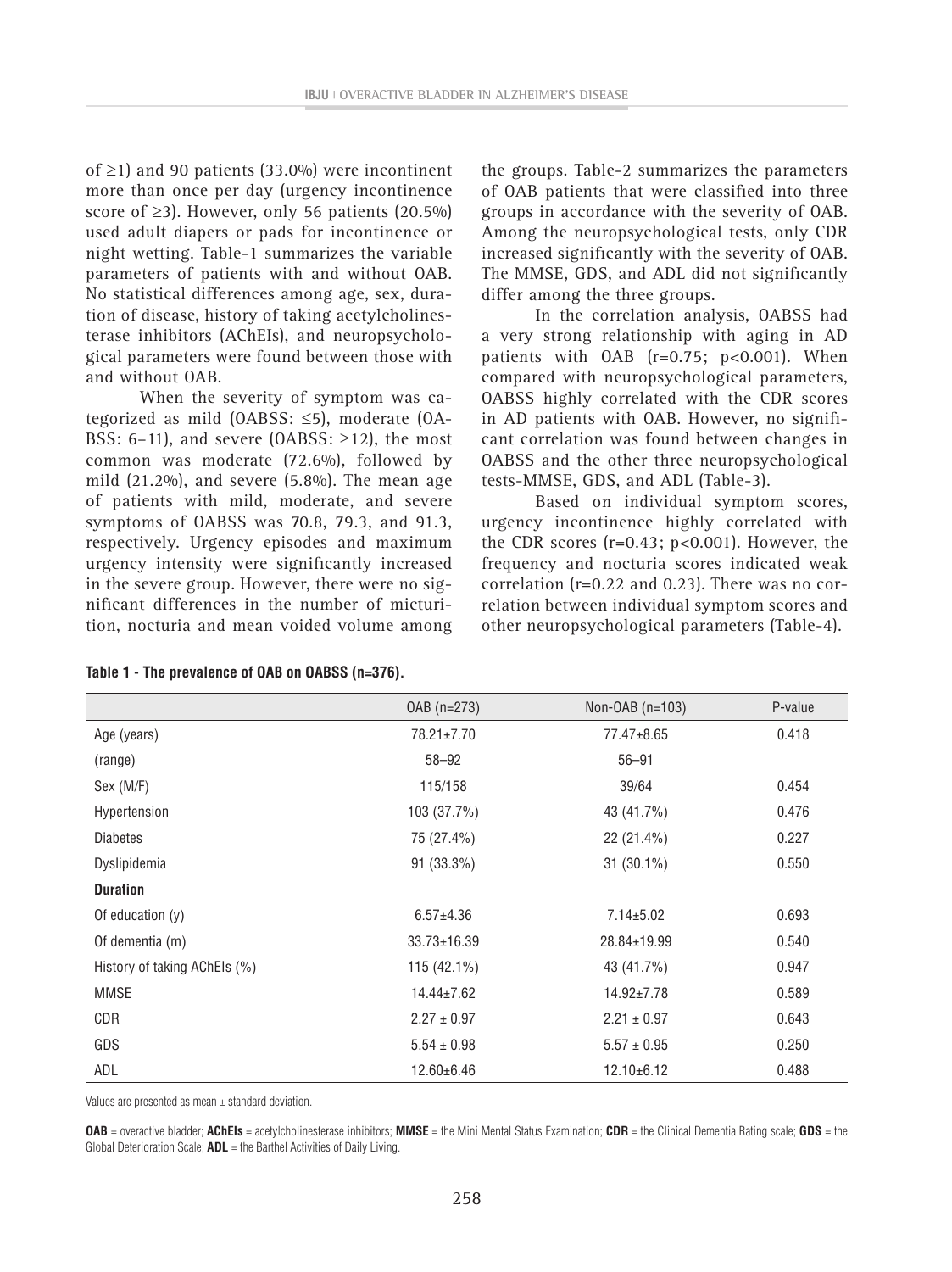|                                 | <b>Mild</b>      | Moderate         | Severe           | P-value |
|---------------------------------|------------------|------------------|------------------|---------|
|                                 | $(OABS \leq 5)$  | (OABSS 6-11)     | $(OABS \geq 12)$ |         |
| N(% )                           | 58 (21.2%)       | 199 (72.6%)      | $16(5.8\%)$      |         |
| Age (years)                     | $70.8 + 6.2$     | $79.3 + 6.2$     | $91.3 \pm 0.79$  | < 0.001 |
| Sex (M/F)                       | 30/28            | 81/118           | 4/12             | 0.118   |
| Voiding diary (/24 hr)          |                  |                  |                  |         |
| No. micturition                 | $8.7 \pm 2.7$    | $9.1 \pm 2.9$    | $10.3 \pm 3.3$   | 0.147   |
| No. nocturia                    | $1.2 \pm 0.8$    | $1.2 \pm 0.9$    | $1.6 + 1.0$      | 0.144   |
| No. urgency episodes            | $1.2 + 0.9$      | $1.2 \pm 0.9$    | $2.4 \pm 0.8$    | < 0.001 |
| Max. urgency intensity          | $1.6 + 0.9$      | $1.6 + 0.9$      | $2.2 \pm 0.9$    | 0.038   |
| Mean voided volume (mL)         | $127.3 + 45.7$   | 122.9±41.7       | $118.1 \pm 28.0$ | 0.675   |
| <b>Neuropsychological tests</b> |                  |                  |                  |         |
| <b>MMSE</b>                     | $14.36 \pm 7.31$ | $14.59 \pm 7.74$ | $12.94 \pm 7.51$ | 0.705   |
| <b>CDR</b>                      | $1.76 \pm 0.79$  | $2.32 \pm 0.94$  | $3.38 \pm 0.72$  | < 0.001 |
| GDS                             | $5.57 \pm 0.86$  | $5.38 \pm 1.01$  | $5.75 \pm 1.00$  | 0.195   |
| ADL                             | $12.02 + 5.18$   | 12.66±6.83       | $14.13 + 5.95$   | 0.504   |

### **Table 2 - The severity of OAB on OABSS (n = 273).**

Values are presented as mean  $\pm$  standard deviation.

**MMSE** = the Mini Mental Status Examination; **CDR** = the Clinical Dementia Rating scale; **GDS** = the Global Deterioration Scale; **ADL** = the Barthel Activities of Daily Living.

|             | Pearson correlation with OABSS scores | P-value |
|-------------|---------------------------------------|---------|
| <b>MMSE</b> | $-0.027$                              | 0.65    |
| <b>CDR</b>  | 0.446                                 | < 0.001 |
| GDS         | 0.006                                 | 0.93    |
| ADL         | 0.048                                 | 0.43    |

#### **Table 3 - Correlations between neuropsychological parameters and OABSS scores.**

**MMSE** = the Mini Mental Status Examination; **CDR** = the Clinical Dementia Rating scale; **GDS** = the Global Deterioration Scale; **ADL** = the Barthel Activities of Daily Living.

#### **Table 4 - The individual symptom scores of OABSS and correlations with neuropsychological parameters.**

|             | Frequency | Nocturia | Urgency | Urgency Incontinence |
|-------------|-----------|----------|---------|----------------------|
| <b>MMSE</b> | $-0.16$   | $-0.09$  | $-0.03$ | 0.03                 |
| <b>CDR</b>  | $0.22*$   | $0.23*$  | 0.11    | $0.43*$              |
| GDS         | 0.06      | $-0.07$  | $-0.02$ | 0.03                 |
| ADL         | $-0.02$   | 0.05     | 0.11    | $-0.01$              |

 $*$  P < 0.001

**MMSE** = the Mini Mental Status Examination; **CDR** = the Clinical Dementia Rating scale; **GDS** = the Global Deterioration Scale; **ADL** = the Barthel Activities of Daily Living.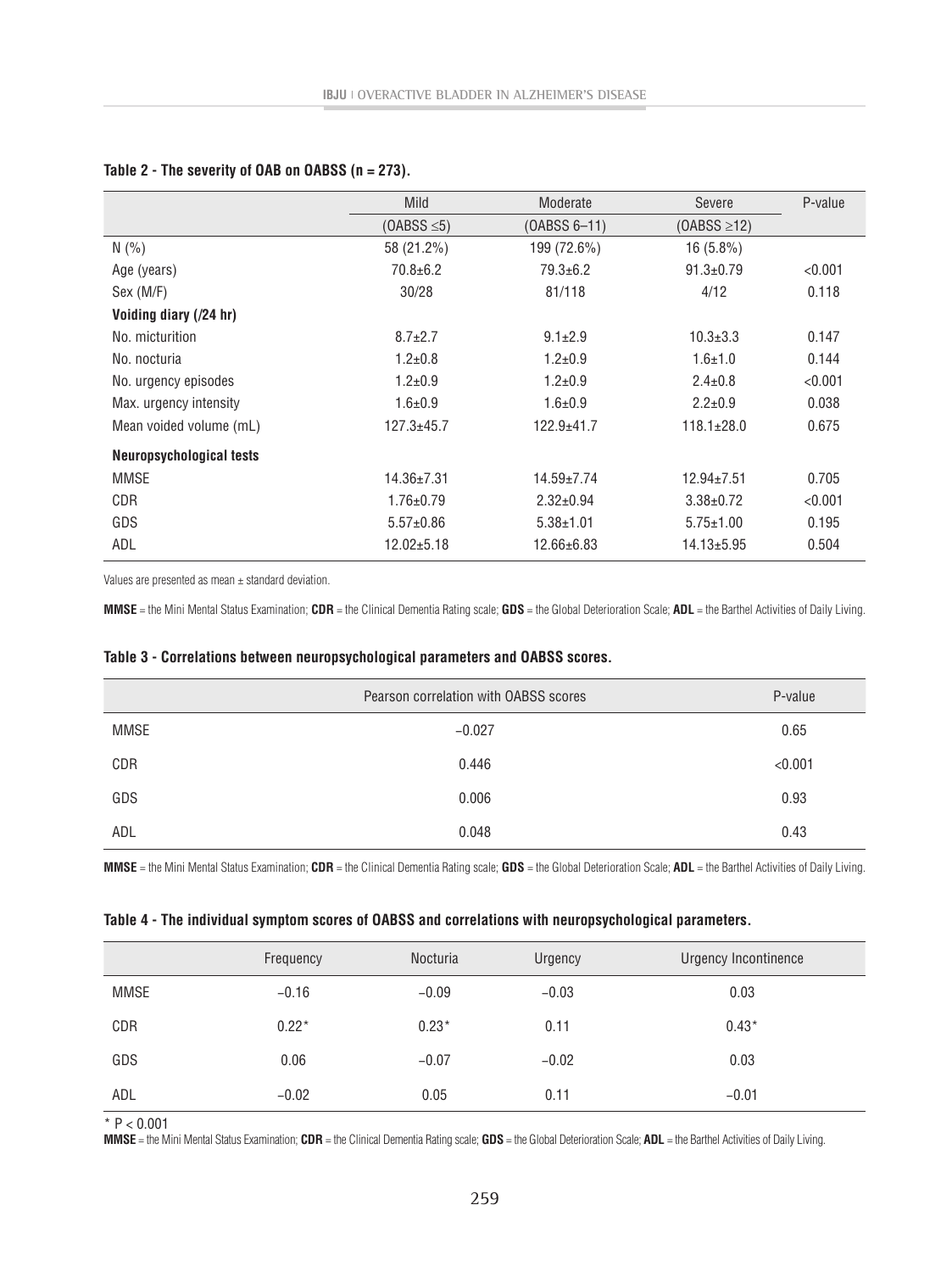### **DISCUSSION**

OAB is a troublesome and extremely prevalent urinary symptom that causes a significant negative impact on the quality of life (QoL), associated with high economic costs or related comorbidities, particularly in elderly people. Many studies have shown that OAB can affect all aspects of QoL, including psychological, physical, sexual, domestic, social, and occupational aspects (11).

The incidence of OAB increases with aging, and central nervous system (CNS) degeneration in the elderly is proposed as one of the pathogenic factors of OAB (12). In our study, the overall prevalence of OAB between AD patients aged 56-92 was 72.6%, which is much higher than those of the general population, as reported in previous studies (13, 14) Furthermore, it is nearly twice those of the general population aged  $\geq$ 75 in the studies. From the aspect of the severity of OAB symptom, elderly AD patients with OAB tend to have greater severe symptoms  $(r=0.75; p<0.001)$ . However, there was no significant difference of age between AD patients with and without OAB.

We also analyzed the score of MMSE, CDR, GDS, and ADL of subjects to determine the relationship between OAB symptoms and the severity of AD. AD is diagnosed based on medical history, family history, and general behavioral observations. Diagnosis criteria require the presence of cognitive impairment and suspected dementia symptoms. It was confirmed through neuropsychological tests, such as MMSE, CDR, GDS, and ADL, which have shown good statistical reliability and validity compared with the definitive histopathological confirmation of brain tissues (15, 16).

MMSE is a 30-point questionnaire that is used in clinical and research settings to measure cognitive impairment (17). This test takes between 5–10 minutes and examines the following: registration, attention and calculation, recall, language, ability to follow simple commands and orientation (18). A previous study reported a correlation between nocturia and MMSE score, with a lower MMSE score being nocturia (17, 19). However, in our study, there was no significant difference of MMSE scores between AD patients with and without OAB. In addition, MMSE did not significantly differ with the severity of OAB or individual symptom scores, including nocturia. While the advantage of MMSE is its short administration period and ease of use, its disadvantage is that it is affected by educational level, age, and insensitivity to progressive changes (20).

CDR is a numeric scale used to quantify the severity of dementia symptoms. This scale assesses patient's cognitive and functional performance in six areas: memory, orientation, judgment and problem solving, community affairs, home and hobbies, and personal care. CDR could identify very mild impairments, but its drawbacks include its length of administration, ultimate reliance on subjective assessment, and relative inability to capture changes over time (21). We found a strong correlation between OABSS and CDR scores (Table-3). In addition, among OABSS scores, we also found a strong correlation between urgency incontinence scale and CDR scores (Table-4). It was well documented that among OAB symptoms, the urgency incontinence was the most frequent symptom in patients with AD (5, 22). Our study showed similar results with that of previous studies. CDR is being used as an effective tool for staging the severity of dementia, while MMSE scores are influenced by age, sex, and educational levels. Therefore, a correlation between OAB and CDR might be significant by itself. After all, our results suggest that patients with greater severity of AD also tend to have greater severity of OAB, including urgency incontinence.

GDS developed by Dr. Barry Reisberg provides caregivers an overview of the stages of cognitive function for those suffering from a primary degenerative dementia such as AD (23). It is subdivided into 7 different stages. Stages 1-3 are the pre-dementia stages. Stages 4-7 are the dementia stages. Beginning in stage 5, an individual can no longer survive without assistance (23). Clinicians broadly accept the GDS as a tool for staging severity of dementia. However, unlike CDR, GDS was not associated with OAB in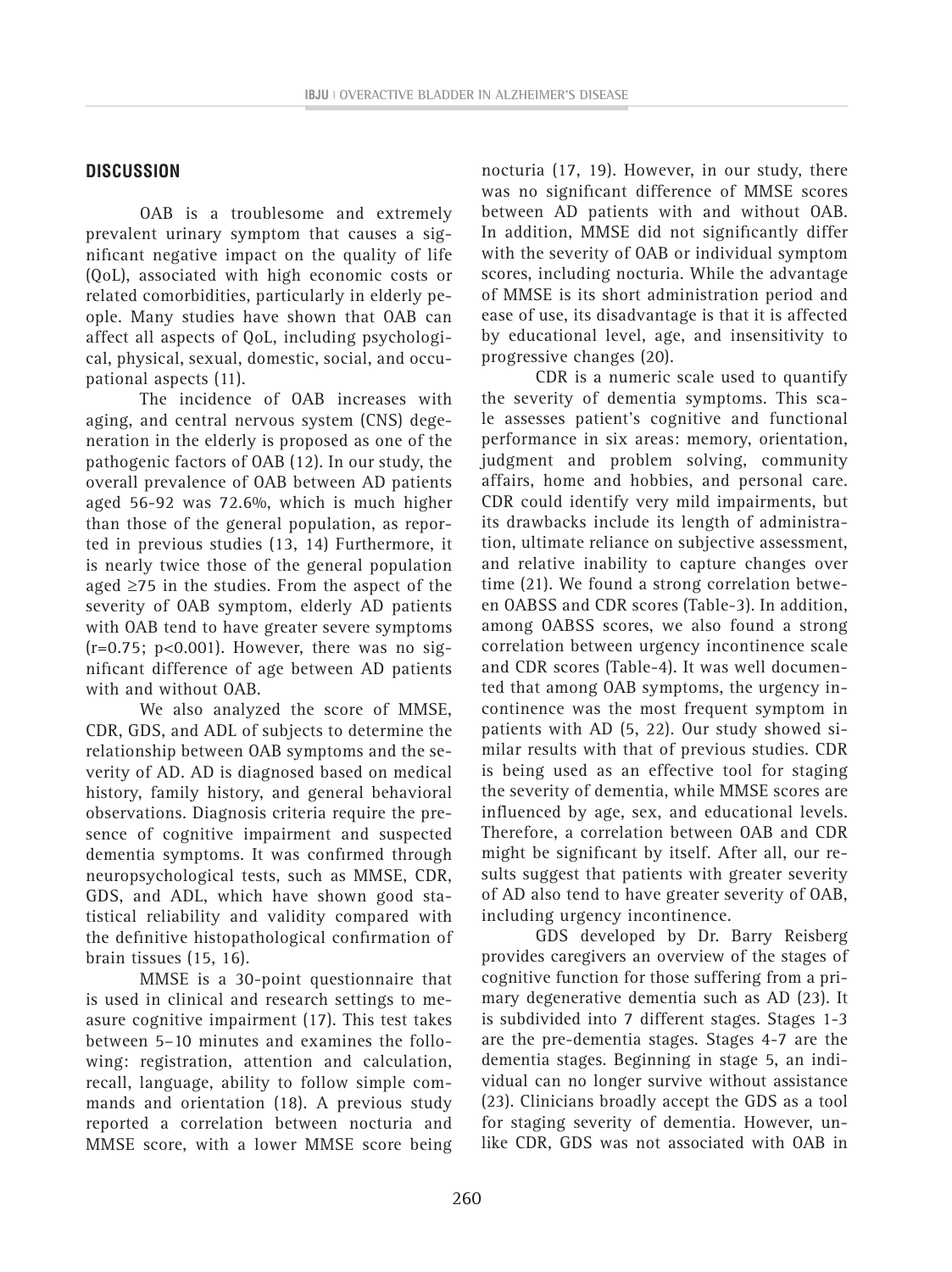our study. It is because not all patients with AD follow the course described in the GDS (24).

We also used Barthel ADL to measure basic ADL. Barthel ADL was the scale of functional limitation which mainly evaluated the basic and physical activities of daily living, including dressing, using the toilet, getting about the house, getting in and out of bed, and bathing (22). Instrumental ADL (IADL) was the other scale of functional limitation, which mainly evaluated the more complex and higher-order skills (22). A previous study reported an association between urinary incontinence and IADL score in elderly women (25). However, although the basic ADL had more fundamental items, we could not find an association between OABSS and basic ADL in our study. This may be the case because we excluded very advanced severe dementia.

As far as we know, a few studies have been conducted in evaluating OAB of AD patients through a standardized questionnaire. This is possibly due to the difficulty of AD patients in completing a questionnaire or doubts about the inexactitude of their responses. Nevertheless, an assessment of symptoms is essential in clinical OAB diagnosis or treatment, and it is not exceptional in OAB management of AD patients (26, 27). Symptom questionnaires overcome historical drawbacks, such as missed questions, being led by questioners, or quantification difficulty because of the structured panel of questions in diagnosing OAB. OABSS was first introduced in 2006 and currently, it is one of the most widely used questionnaires for OAB treatment or research (10, 28). Among its advantages are exact compatibility with the ICS definition of OAB, as well as its simplicity and brevity. OABSS, which consists of only four questions, is nearly the simplest questionnaire available (10, 29-31). Thus, we thought that OABSS is very suitable in the evaluation of AD patients because many of them have cognitive impairment. Moreover, its simplicity can help in the reduction of confusion and in drawing exact responses as much as possible.

LUTS is a group of symptoms (voiding and storage) that is supposed to be expressed by the patients themselves. Thus, studying LUTS in patients with brain diseases is not easy as they are older or have cognitive disorders, which make them unable to fully cooperate. A standardized questionnaire could be helpful, and we tried to evaluate the OAB of AD patients using OABSS while remaining faithful to the definition of OAB. Still, we cannot be convinced that AD patients genuinely expressed OAB symptoms exactly as with the general population, even though we excluded patients with severe cognitive disorders. The result where the other three neuropsychological scores were not correlated with OABSS is another shortcoming of this study. Our limitations need to be solved through more novel research designs in the future.

# **CONCLUSIONS**

The prevalence of OAB in AD patients is much higher than that of the general population. AD patients with OAB have more severe OAB symptoms as they age. Patients with more severe AD, based on CDR, tend to have more severe OAB symptoms. Thus, results of the present study suggest that OABSS could be a useful tool in the assessment of OAB symptoms of AD patients.

# **ACKNOWLEDGEMENTS**

This research was supported by the Original Technology Research Program for Brain Science through the National Research Foundation of Korea (NRF) funded by the Korean government (MSIP) (No. 2014M3C7A1064752).

# **CONFLICT OF INTEREST**

None declared.

# **REFERENCES**

1. Abrams P, Cardozo L, Fall M, Griffiths D, Rosier P, Ulmsten U, et al. The standardisation of terminology of lower urinary tract function: report from the Standardisation Subcommittee of the International Continence Society. Am J Obstet Gynecol. 2002;187:116-26.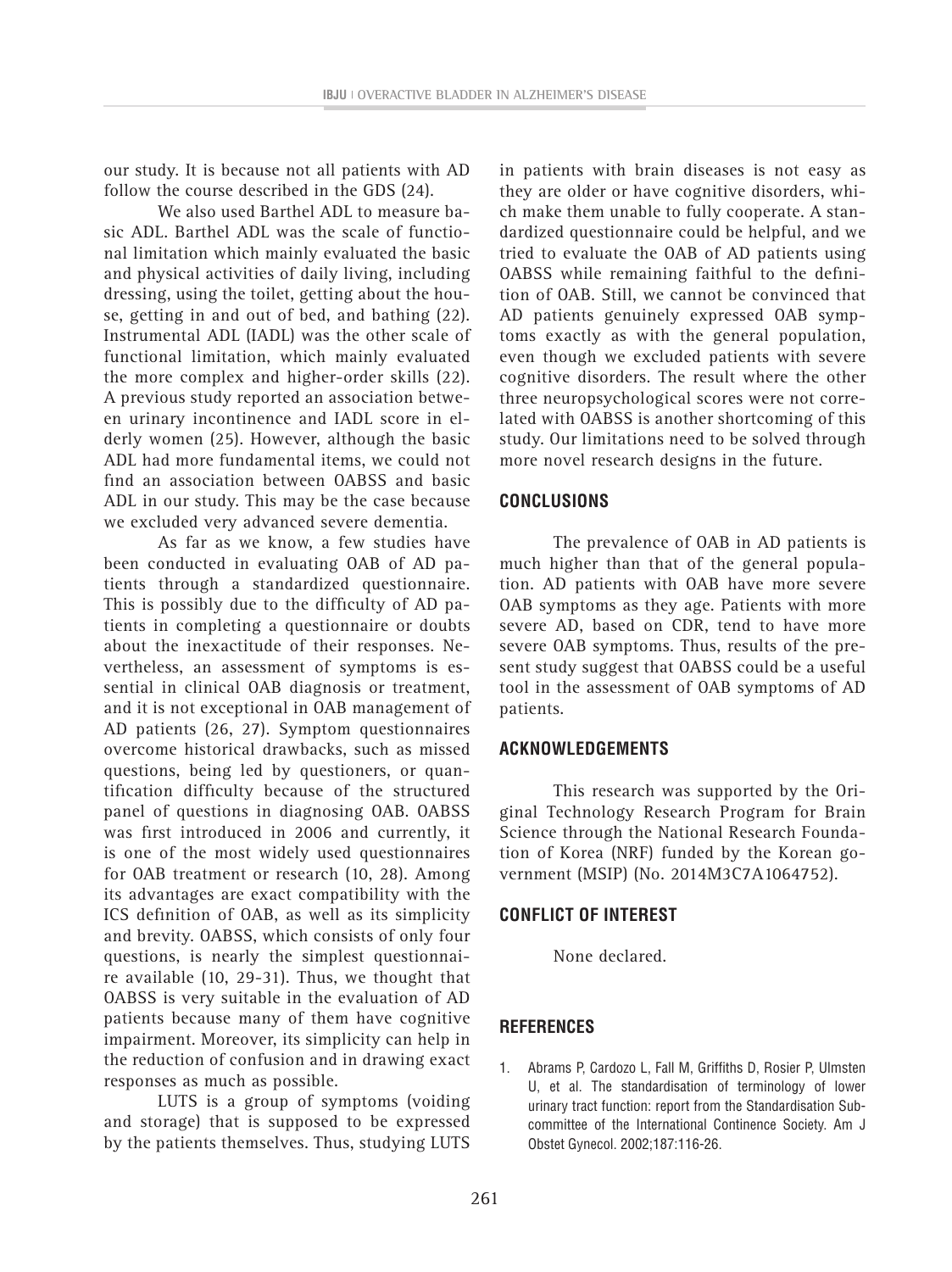- 2. Wagg AS, Cardozo L, Chapple C, De Ridder D, Kelleher C, Kirby M, et al. Overactive bladder syndrome in older people. BJU Int. 2007;99:502-9.
- 3. Sakakibara R, Panicker J, Fowler CJ, Tateno F, Kishi M, Tsuyusaki Y, et al. Is overactive bladder a brain disease? The pathophysiological role of cerebral white matter in the elderly. Int J Urol. 2014;21:33-8.
- 4. Anand R, Gill KD, Mahdi AA. Therapeutics of Alzheimer's disease: Past, presente and future. Neuropharmacology. 2014;76:27-50.
- 5. Lee SH, Cho ST, Na HR, Ko SB, Park MH. Urinary incontinence in patients with Alzheimer's disease: relationship between symptom status and urodynamic diagnoses. Int J Urol. 2014;21:683-7.
- 6. Griebling TL. Re: Urinary incontinence in patients with Alzheimer's disease: relationship between symptom status and urodynamic diagnoses. J Urol. 2015;193:946-7.
- 7. Ouslander JG. Management of overactive bladder. N Engl J Med. 2004;350:786-99.
- 8. Takahashi O, Sakakibara R, Panicker J, Fowler CJ, Tateno F, Kishi M, et al. White matter lesions or Alzheimer's disease: which contributes more to overactive bladder and incontinence in elderly adults with dementia? J Am Geriatr Soc. 2012;60:2370-1.
- 9. Ohgaki K, Horiuchi K, Kondo Y. Association between metabolic syndrome and male overactive bladder in a Japanese population based on three different sets of criteria for metabolic syndrome and the Overactive Bladder Symptom Score. Urology. 2012;79:1372-8.
- 10. Homma Y, Yoshida M, Seki N, Yokoyama O, Kakizaki H, Gotoh M, et al. Symptom assessment tool for overactive bladder syndrome--overactive bladder symptom score. Urology. 2006;68:318-23.
- 11. Brown JS, McGhan WF, Chokroverty S. Comorbidities associated with overactive bladder. Am J Manag Care. 2000;6:S574-9.
- 12. Tadic SD, Griffiths D, Schaefer W, Murrin A, Clarkson B, Resnick NM. Brain activity underlying impaired continence control in older women with overactive bladder. Neurourol Urodyn. 2012;31:652-8.
- 13. Milsom I, Abrams P, Cardozo L, Roberts RG, Thüroff J, Wein AJ. How widespread are the symptoms of an overactive bladder and how are they managed? A population-based prevalence study. BJU Int. 2001 Jun;87(9):760-6. Erratum in: BJU Int 2001;88:807.
- 14. Stewart WF, Van Rooyen JB, Cundiff GW, Abrams P, Herzog AR, Corey R, et al. Prevalence and burden of overactive bladder in the United States. World J Urol. 2003;20:327-36.
- 15. Dubois B, Feldman HH, Jacova C, Dekosky ST, Barberger-Gateau P, Cummings J, et al. Research criteria for the diagnosis of Alzheimer's disease: revising the NINCDS-ADRDA criteria. Lancet Neurol. 2007;6:734-46.
- 16. Blacker D, Albert MS, Bassett SS, Go RC, Harrell LE, Folstein MF. Reliability and validity of NINCDS-ADRDA criteria for Alzheimer's disease. The National Institute of Mental Health Genetics Initiative. Arch Neurol. 1994;51:1198-204.
- 17. Lee YJ, Jeong SJ, Byun SS, Lee JJ, Han JW, Kim KW. Prevalence and correlates of nocturia in community-dwelling older men: results from the korean longitudinal study on health and aging. Korean J Urol. 2012;53:263-7.
- 18. Tuijl JP, Scholte EM, de Craen AJ, van der Mast RC. Screening for cognitive impairment in older general hospital patients: comparison of the Six-Item Cognitive Impairment Test with the Mini-Mental State Examination. Int J Geriatr Psychiatry. 2012;27:755-62.
- 19. Burgio KL, Johnson TM 2nd, Goode PS, Markland AD, Richter HE, Roth DL, et al. Prevalence and correlates of nocturia in community-dwelling older adults. J Am Geriatr Soc. 2010;58:861-6.
- 20. Harrell LE, Marson D, Chatterjee A, Parrish JA. The Severe Mini-Mental State Examination: a new neuropsychologic instrument for the bedside assessment of severely impaired patients with Alzheimer disease. Alzheimer Dis Assoc Disord. 2000;14:168-75.
- 21. Lim WS, Chong MS, Sahadevan S. Utility of the clinical dementia rating in Asian populations. Clin Med Res. 2007;5:61-70.
- 22. Na HR, Park MH, Cho ST, Lee BC, Park S, Kim KH, et al. Urinary incontinence in Alzheimer's disease is associated with Clinical Dementia Rating-Sum of Boxes and Barthel Activities of Daily Living. Asia Pac Psychiatry. 2015;7:113- 20.
- 23. Reisberg B, Ferris SH, de Leon MJ, Crook T. The Global Deterioration Scale for assessment of primary degenerative dementia. Am J Psychiatry. 1982;139:1136-9.
- 24. Eisdorfer C, Cohen D, Paveza GJ, Ashford JW, Luchins DJ, Gorelick PB, et al. An empirical evaluation of the Global Deterioration Scale for staging Alzheimer's disease. Am J Psychiatry. 1992;149:190-4. Erratum in: Am J Psychiatry 1992;149:1129.
- 25. Park J, Hong GR, Yang W. Factors Associated With Selfreported and Medically Diagnosed Urinary Incontinence Among Community-Dwelling Older Women In Korea. Int Neurourol J. 2015;19:99-106.
- 26. Gormley EA, Lightner DJ, Faraday M, Vasavada SP. Diagnosis and treatment of overactive bladder (nonneurogenic) in adults: AUA/SUFU guideline amendment. J Urol. 2015;193:1572-80.
- 27. Yamaguchi O, Nishizawa O, Takeda M, Yokoyama O, Homma Y, Kakizaki H, et al. Neurogenic Bladder Society. Clinical guidelines for overactive bladder. Int J Urol. 2009;16:126-42.
- 28. Gotoh M, Homma Y, Yokoyama O, Nishizawa O. Responsiveness and minimal clinically important change in overactive bladder symptom score. Urology. 2011;78:768-73.